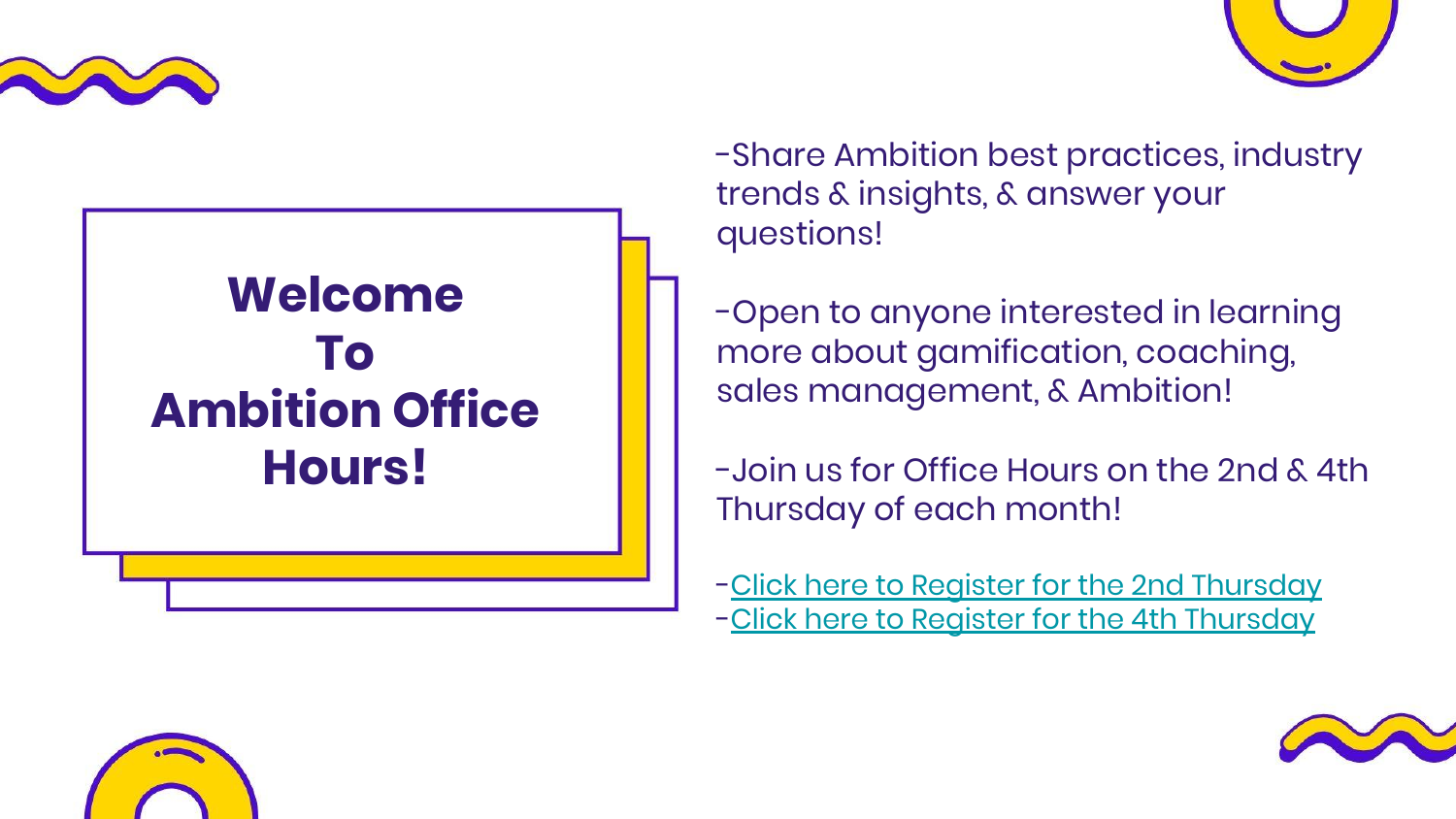

## **Today's Ambition Experts are...**





**Emma Hamilton**

Customer Success Manager





**Mary Foster** Sr. Product & Customer Marketing Manager

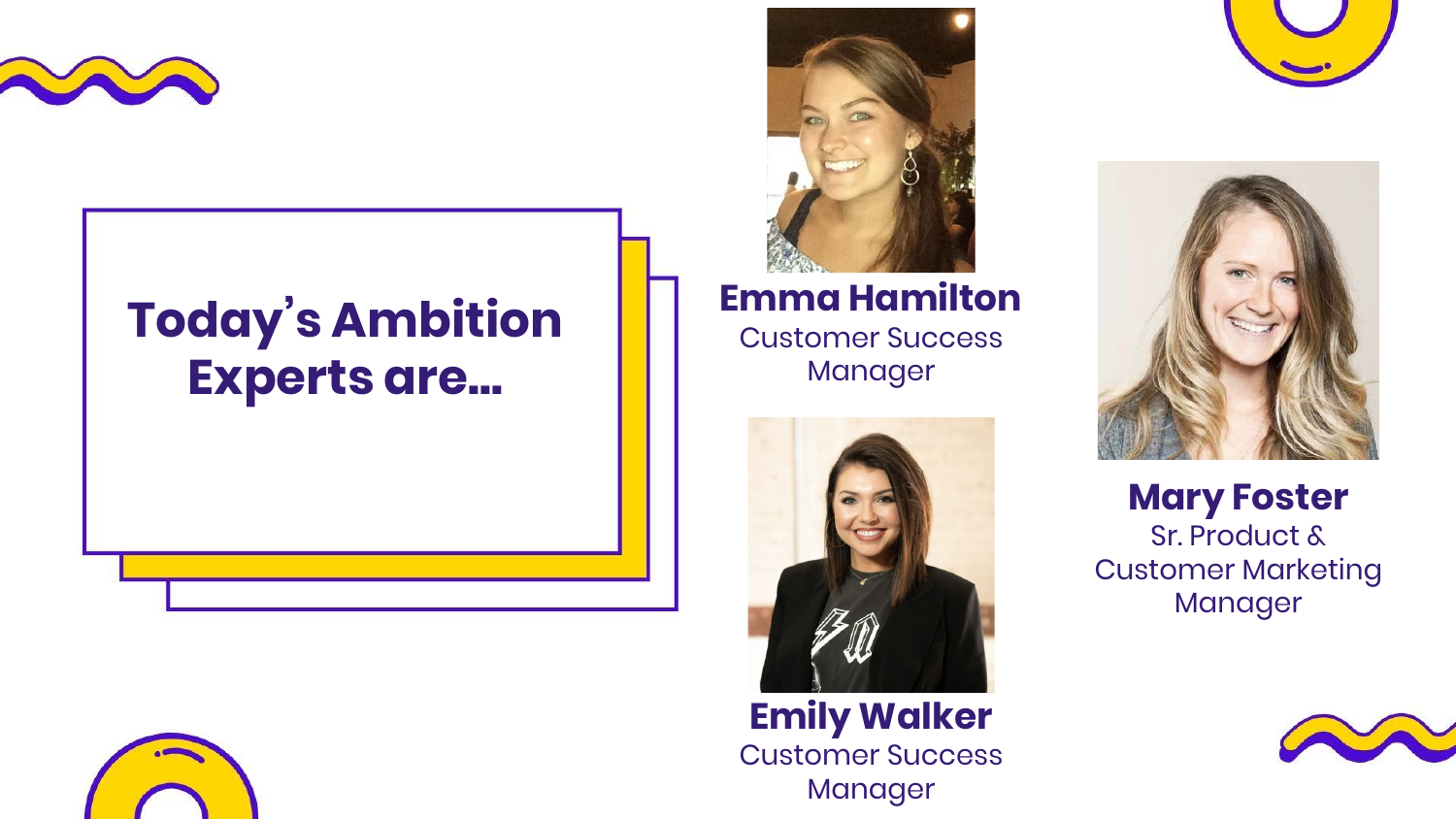



Ambition Office Hours 2/13/2020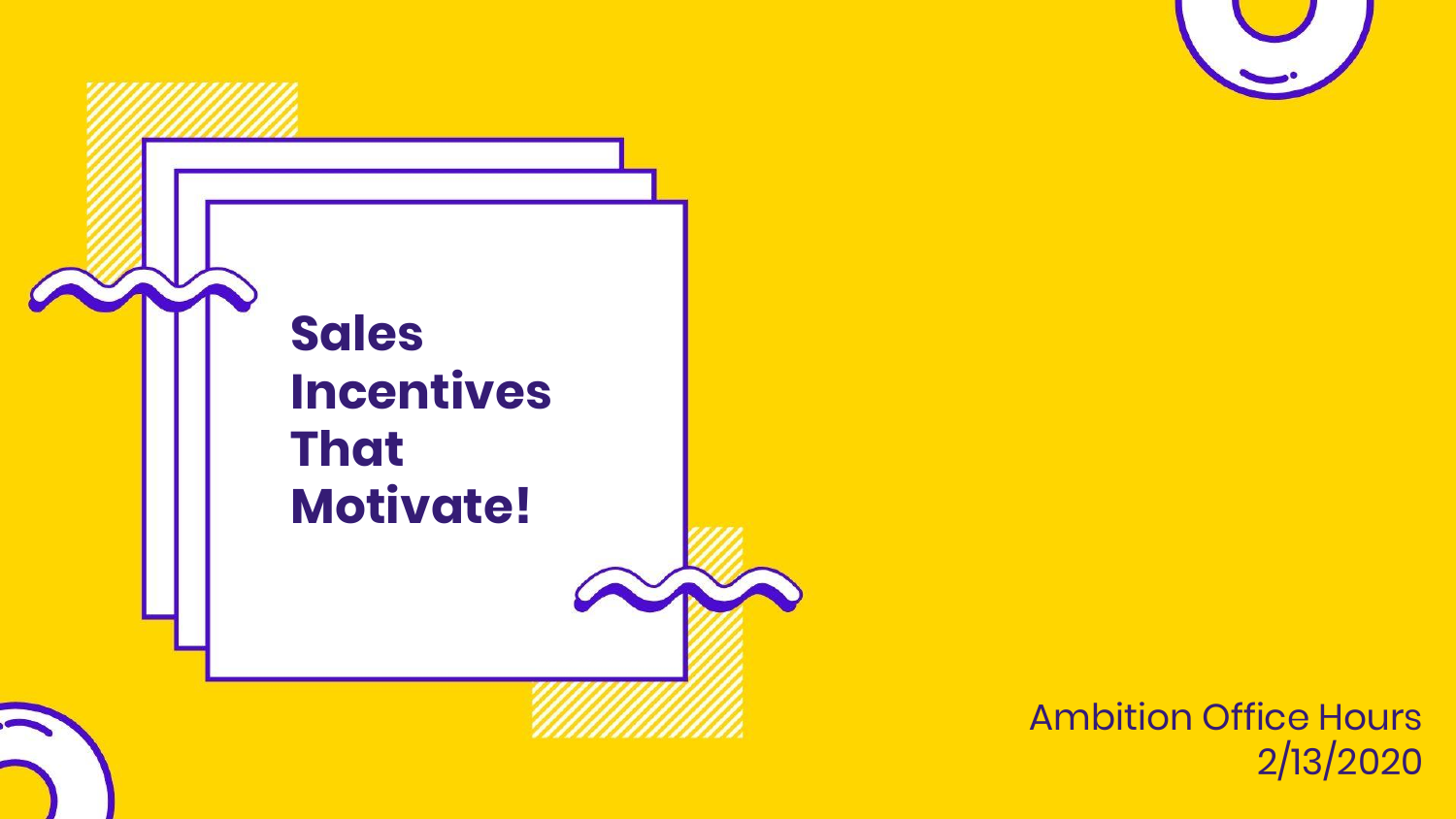

## **Budget-Friendly Incentive Ideas...**

- Ist place picks anthems for 1 week
- **Lunch with Leadership**

- Half-Day on Friday
- Snooze Button
- "Punish" your Manager if team reaches target
- **Praise the Winner**
- LinkedIn Endorsement

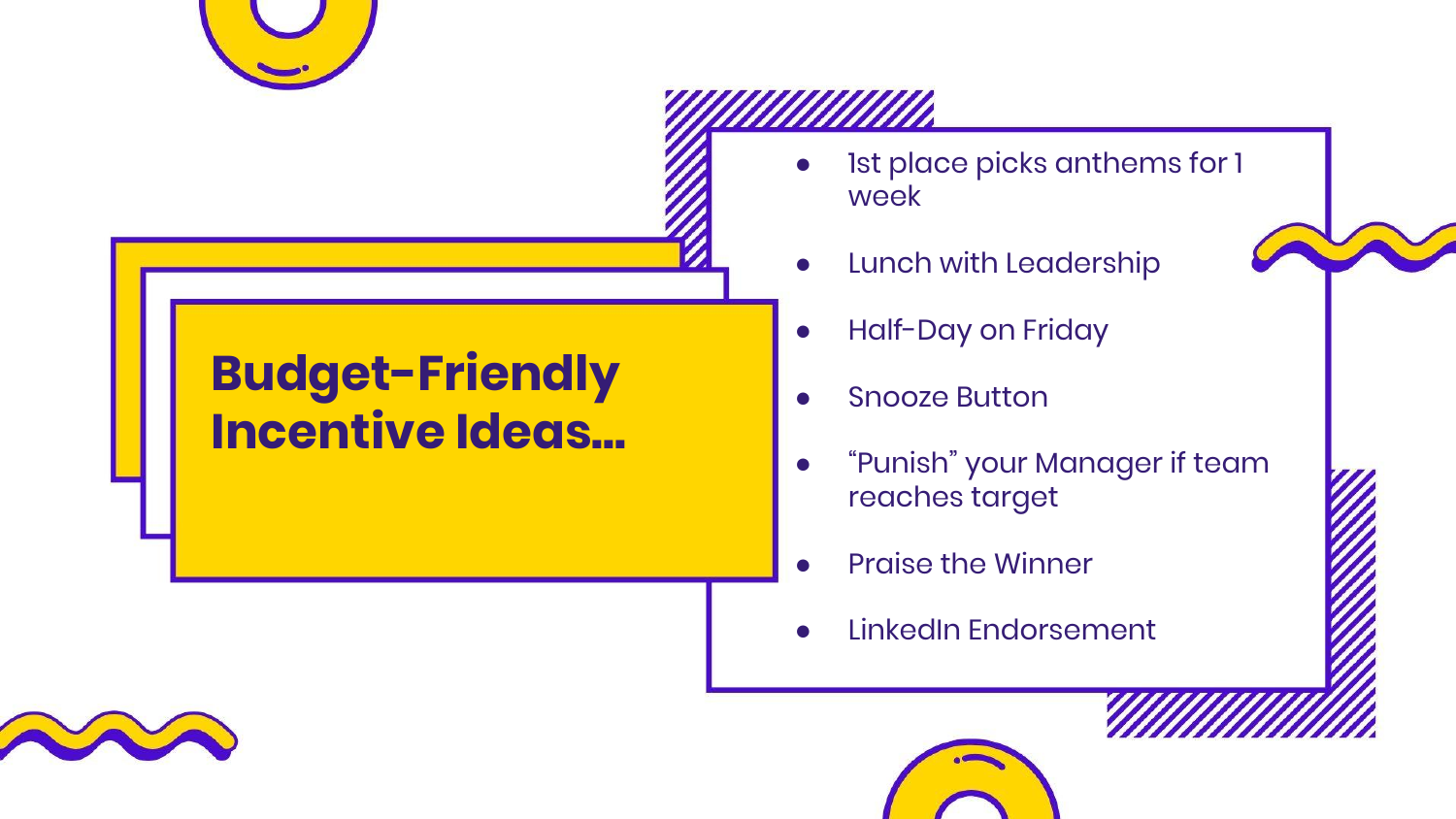

## **Not So Budget-Friendly Ideas...**

- Let your reps choose
- Stubhub gift card



- Southwest gift card
- **Billboard in their hometown**
- Drive the company car for the month
- Winning rep gets to attend the next industry conference (like the Ambition Customer Summit!)

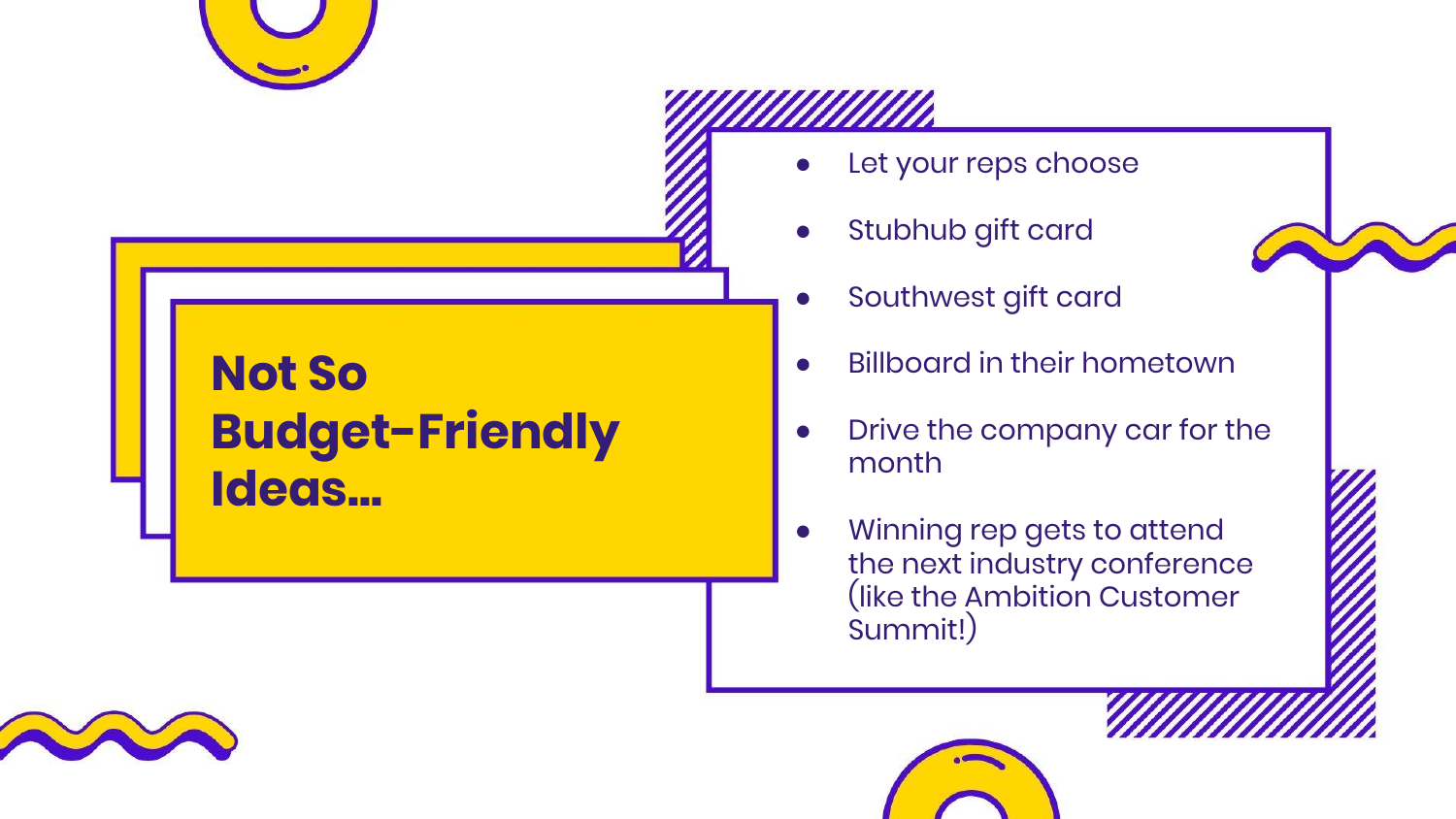You can award incentives in Ambition through **Competitions**

| Type                                                          |                                                                            |              |  |  |              |
|---------------------------------------------------------------|----------------------------------------------------------------------------|--------------|--|--|--------------|
|                                                               |                                                                            | $\checkmark$ |  |  |              |
| Rank<br>The competitor with final rank standing of X          |                                                                            |              |  |  |              |
| Threshold<br>Any competitor that exceeds given threshold of X |                                                                            |              |  |  |              |
|                                                               | SET PRIZES (OPTIONAL)<br>$\overline{4}$                                    |              |  |  |              |
|                                                               | Type                                                                       |              |  |  | $\checkmark$ |
|                                                               | Playoff<br>The competitor with final playoff standing of X                 |              |  |  |              |
|                                                               | Season MVP<br>The competitor with best average score across regular season |              |  |  |              |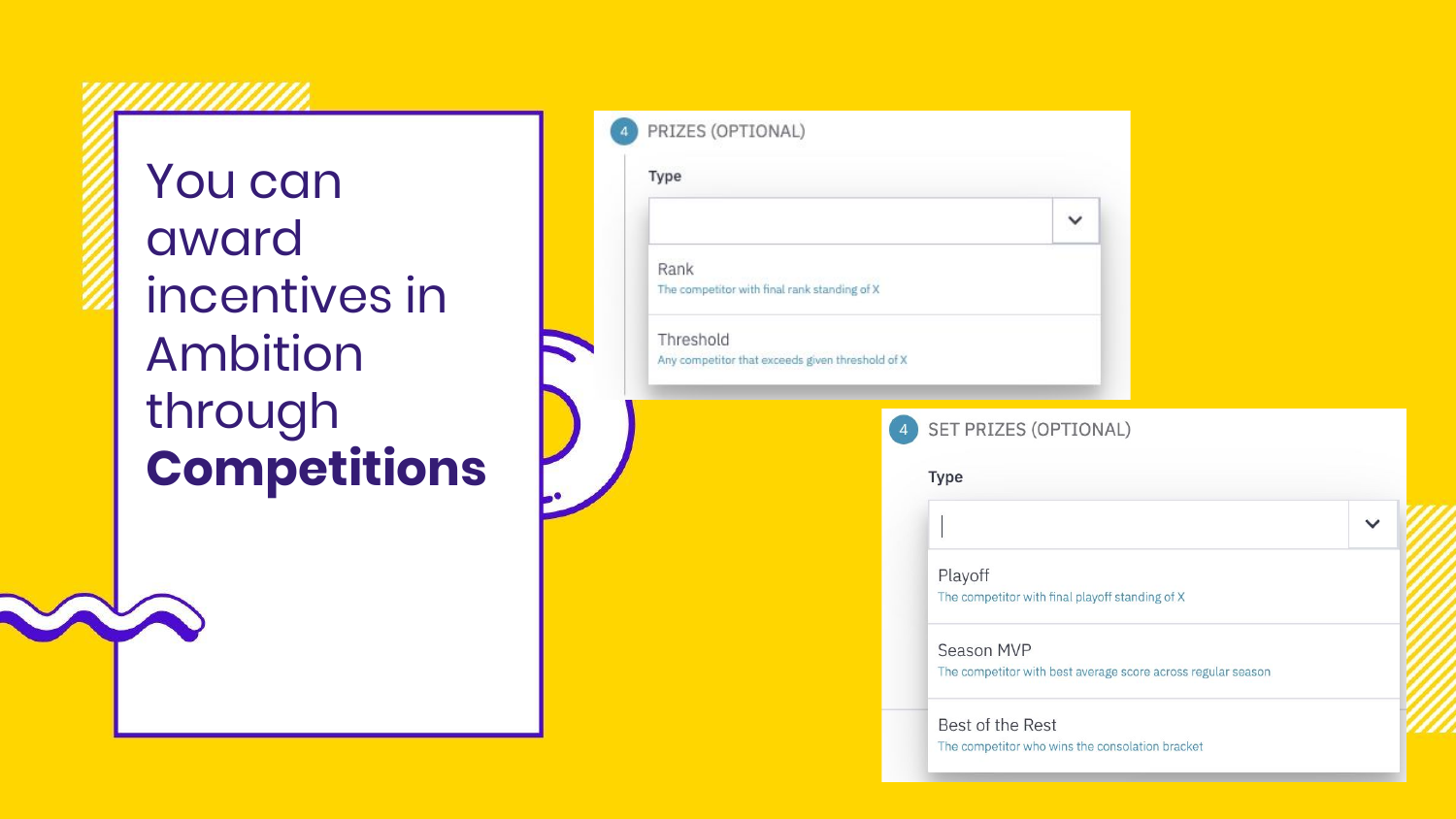You can award incentives in Ambition through **Accolades**







\$40K REVENUE / MONTH CLUB

## **DETAILS** CRITERIA ACHIEVEMENTS

Start Time: Jan. 01, 2019 Last Updated: Apr. 02, 2019 Allocation: Metric Performance

DESCRIPTION \$40,000 revenue in a single month!

INCENTIVE 1 PTO Day

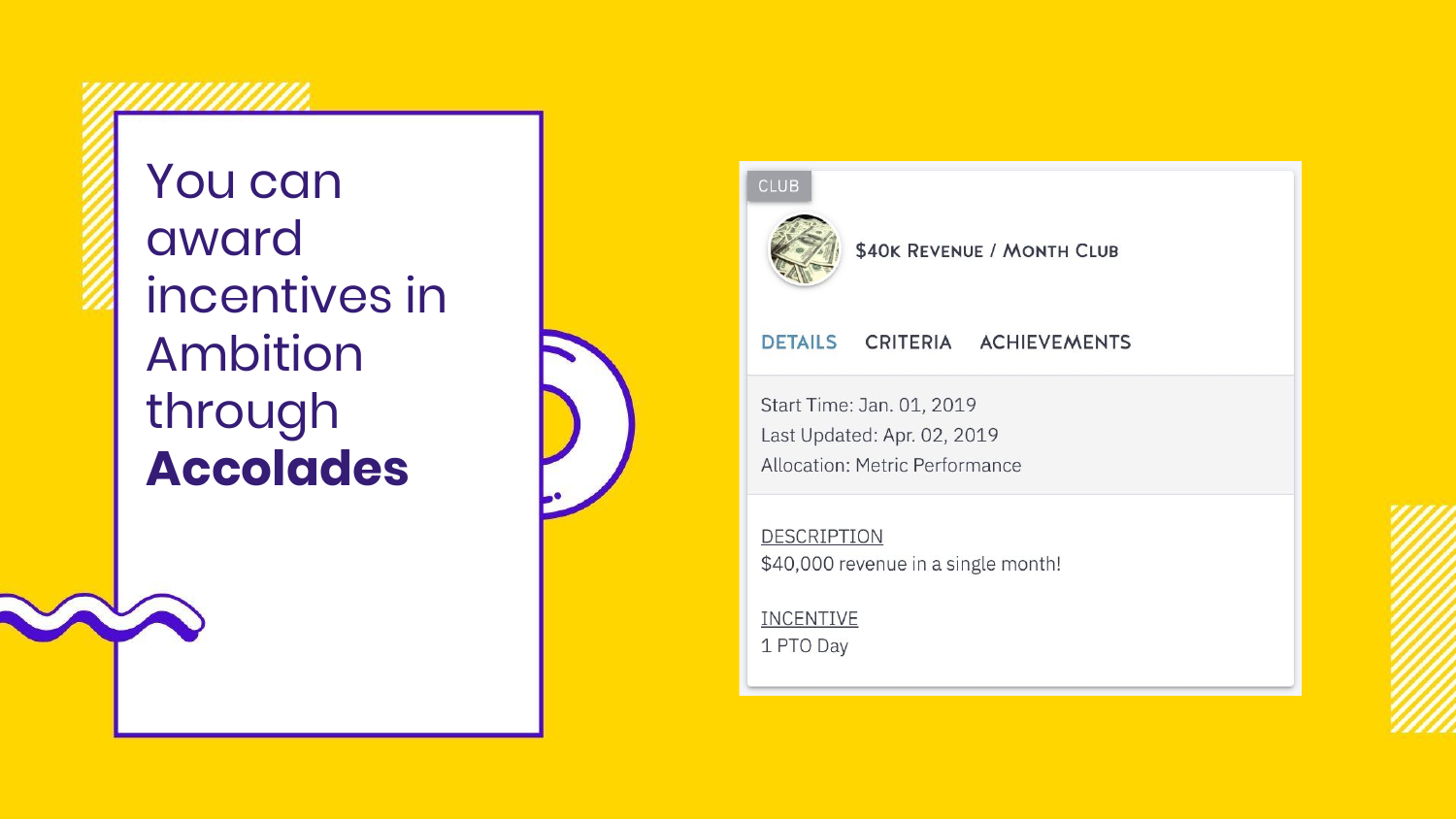You can award incentives in Ambition through **Goals**